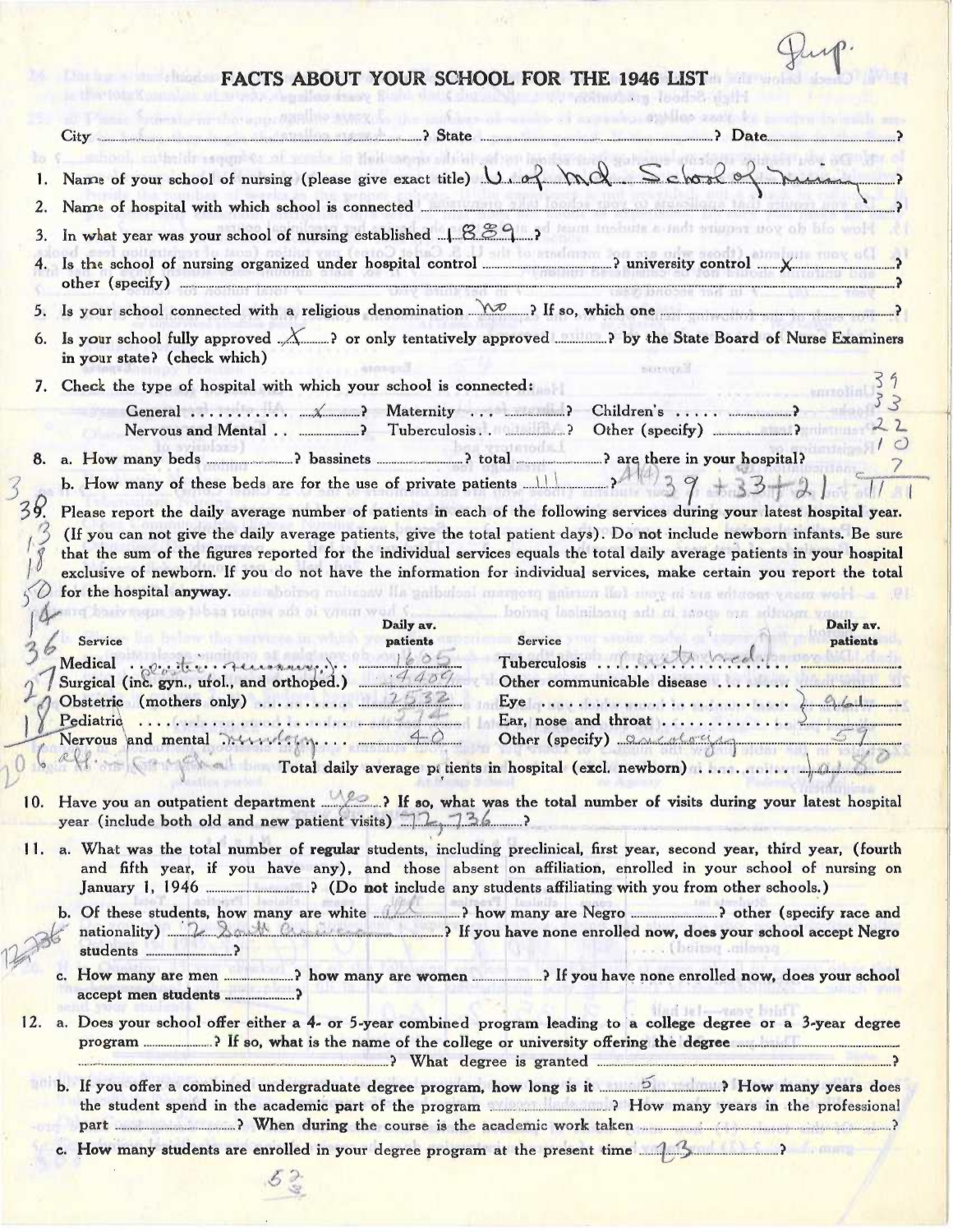| <b>First Scott</b> | Third year-lst half                                                                                                                                                                                                                                                                                                                                                                                                                                                                                                                                                | $\overline{\lambda}$ | for                        |                     |                       |                  |                     |                |                                        |
|--------------------|--------------------------------------------------------------------------------------------------------------------------------------------------------------------------------------------------------------------------------------------------------------------------------------------------------------------------------------------------------------------------------------------------------------------------------------------------------------------------------------------------------------------------------------------------------------------|----------------------|----------------------------|---------------------|-----------------------|------------------|---------------------|----------------|----------------------------------------|
|                    |                                                                                                                                                                                                                                                                                                                                                                                                                                                                                                                                                                    |                      |                            |                     |                       |                  |                     |                |                                        |
|                    | <b>London Tu</b><br>Second year                                                                                                                                                                                                                                                                                                                                                                                                                                                                                                                                    |                      | $k^m$                      |                     |                       | HE 72            |                     | CY EU JEI      | VALUE WORT                             |
|                    | First year (after<br><b>Allaha Manusa</b><br>preclin. period)                                                                                                                                                                                                                                                                                                                                                                                                                                                                                                      |                      |                            |                     |                       |                  |                     |                | efilmmoinum<br>stinnitions             |
|                    | Students in:                                                                                                                                                                                                                                                                                                                                                                                                                                                                                                                                                       | Class-<br>room       | <b>Planned</b><br>clinical | 24 VIII<br>Practice | <b>Total</b>          | Class-<br>room   | Planned<br>clinical | Practice       | <b>Total</b>                           |
|                    | ma pulisma so locadas vinos no bollovi<br>I alcomba padio queri nov dii                                                                                                                                                                                                                                                                                                                                                                                                                                                                                            |                      | Instruction                | insedu              | send br<br>buloui Ini |                  | Instruction         |                | one data Jone<br>$A$ <i>spination</i>  |
|                    | gian, second year, thind you, (fourth                                                                                                                                                                                                                                                                                                                                                                                                                                                                                                                              |                      |                            | Day                 | hinnhui               |                  |                     | Night          | tit amy And W                          |
|                    |                                                                                                                                                                                                                                                                                                                                                                                                                                                                                                                                                                    |                      |                            |                     | <b>HOURS PER WEEK</b> |                  |                     |                |                                        |
| 21.                | What is the total number of hours which you plan that a student shall spend on the wards during her entire pre-<br>clinical period <b>Allechanny</b> (Be sure to give the total hours, not the number of hours per day).<br>22. Enter in the table below the number of hours per week your students spend in classroom instruction, in planned<br>clinical instruction, and in practice on the wards when they are on day assignment and also when they are on night<br>assignment?<br>the second visual sease the technical number of visits shows and the latest |                      |                            |                     |                       |                  |                     |                | Schuttment insitection on boy spart 10 |
|                    |                                                                                                                                                                                                                                                                                                                                                                                                                                                                                                                                                                    |                      |                            |                     |                       |                  |                     |                |                                        |
|                    | b. Did you accelerate your program during the war way of if so, do you plan to continue acceleration                                                                                                                                                                                                                                                                                                                                                                                                                                                               |                      |                            |                     |                       |                  |                     |                |                                        |
|                    | period <u></u> ?                                                                                                                                                                                                                                                                                                                                                                                                                                                                                                                                                   |                      |                            |                     |                       |                  |                     |                |                                        |
|                    | please state how much money a student receives per month in each part of her program:                                                                                                                                                                                                                                                                                                                                                                                                                                                                              |                      |                            |                     |                       |                  |                     |                |                                        |
|                    | <b>Registration</b> or<br>matriculation fee.                                                                                                                                                                                                                                                                                                                                                                                                                                                                                                                       |                      |                            | Laboratory and      |                       | <b>AUSTRALIA</b> |                     | (exclusive of  | tuition)                               |
|                    |                                                                                                                                                                                                                                                                                                                                                                                                                                                                                                                                                                    |                      |                            |                     |                       |                  |                     | Total expenses |                                        |
|                    | Uniforms $\frac{1}{2}$                                                                                                                                                                                                                                                                                                                                                                                                                                                                                                                                             |                      |                            |                     |                       |                  |                     |                |                                        |
|                    | <b>Expense</b><br>$\sqrt{2}$                                                                                                                                                                                                                                                                                                                                                                                                                                                                                                                                       |                      |                            |                     | <b>Expense</b>        |                  |                     |                | (dhichy should) fatage tuny at         |
|                    | 17. For each of the following items what are the expenses which students (those who are not members of the U.S.<br>Cadet Corps) must meet during their entire program? The mast that to the boronges what looker way a                                                                                                                                                                                                                                                                                                                                             |                      |                            |                     |                       |                  |                     |                |                                        |
| 16.                | Do your students (those who are not members of the U.S. Cadet Corps) pay tuition (cost of registration fees, books,                                                                                                                                                                                                                                                                                                                                                                                                                                                |                      |                            |                     |                       |                  |                     |                |                                        |
| 15.                |                                                                                                                                                                                                                                                                                                                                                                                                                                                                                                                                                                    |                      |                            |                     |                       |                  |                     |                |                                        |
| 14.                |                                                                                                                                                                                                                                                                                                                                                                                                                                                                                                                                                                    |                      |                            |                     |                       |                  |                     |                |                                        |
|                    |                                                                                                                                                                                                                                                                                                                                                                                                                                                                                                                                                                    |                      |                            |                     |                       |                  |                     |                |                                        |
|                    |                                                                                                                                                                                                                                                                                                                                                                                                                                                                                                                                                                    |                      |                            |                     |                       |                  |                     |                | $\sim$ $\sqrt{10}$                     |
|                    |                                                                                                                                                                                                                                                                                                                                                                                                                                                                                                                                                                    |                      |                            |                     |                       |                  |                     |                |                                        |

 $23.$  a. What is the total number of hours of classroom and planned clinical instruction, including any received during affiliation, that you plan each student shall receive during her entire program ....;~~:. .~;..~:;~.:.,t...>...?,,,,~.~°• b. Of this total: (1) how many hours of planned clinical instruction does she receive during her entire program ...............? (2) how many hours of classroom instruction does she receive during her preclinical period ............?? ;~

 $\mathcal{N}$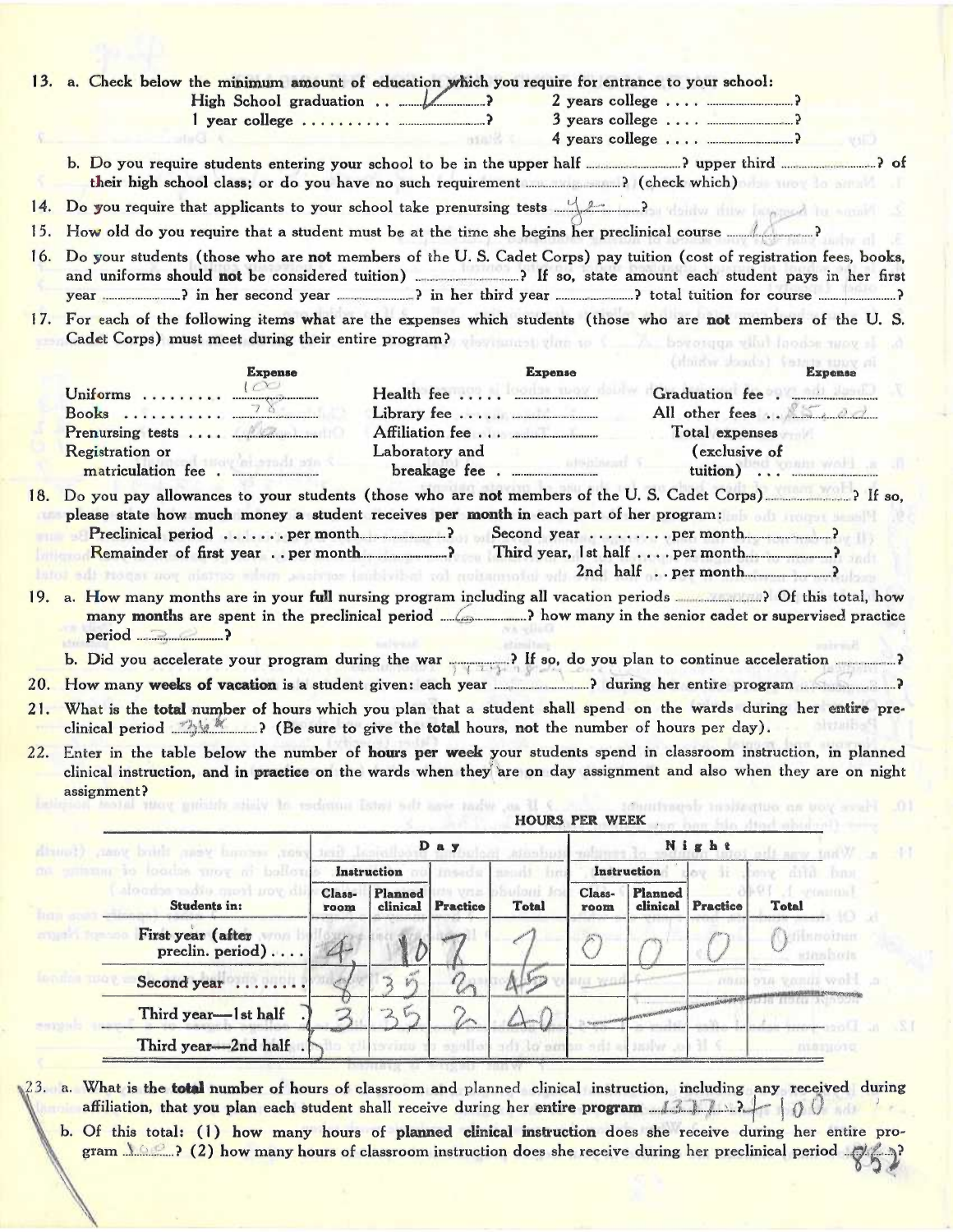- 24. During a student's entire program, how many different assignments to night duty does she have is the total number of weeks she spends on night duty during her entire program
- 25. a. Please indicate in the appropriate columns the number of weeks of experience your students receive in each service before they begin their senior cadet or supervised practice period. If the experience is given in the home school, enter the number of weeks in column 1; if it is given at some other school or agency, enter the number of weeks in column 2. If an experience is offered only as an elective, please indicate that fact by writing "elective" beside the number of weeks in the proper column. If the experience is not provided, put a check in column 3. If you offer only classroom instruction in a service, that does not count as experience. Be sure you make an entry in at least one of the three columns for each type of nursing practice.

 $(3)$ 

**Not Given** 

WEEKS SPENT IN PRACTICE **EXPERIENCE**  $(2)$  $(1)$ Excluding any received during senior cadet At Other School dans loedu or supervised practice period At Home School or Agency  $124$ Medical Nursing .................. Diet Therapy Practice ............. the company of the company of

| $\text{Surgical Nursing}$                                                                                         |                                                       |  |
|-------------------------------------------------------------------------------------------------------------------|-------------------------------------------------------|--|
| Operating Room                                                                                                    |                                                       |  |
| Obstetric Nursing                                                                                                 |                                                       |  |
| Pediatric Nursing                                                                                                 |                                                       |  |
| Psychiatric Nursing                                                                                               |                                                       |  |
| <b>Tuberculosis Nursing</b>                                                                                       | <b>A biastarman</b>                                   |  |
| Other Communicable Disease Nursing                                                                                |                                                       |  |
| Outpatient Department                                                                                             |                                                       |  |
| Nursery School                                                                                                    | <b>bbsschuecessbbbschuezungungungungunun mit busb</b> |  |
| Community Health Nursing                                                                                          |                                                       |  |
| Other (specify) $\ldots$                                                                                          |                                                       |  |
| Places list below the services in which you offer experience during your senior cadet or supervised practice next |                                                       |  |

b. Please list below the services in which you offer experience during your senior cadet or supervised practice period, and indicate the number of weeks you provide in each service. If the service is offered at the home school, indicate the number of weeks in column 1, if it is provided at some other school or agency indicate the number of weeks in column 2, at a Federal hospital in column 3. of pactures tabled your vehicle service.

| <b>EXPERIENCE</b>                 |                | WEEKS SPENT IN PRACTICE       |                         |  |  |  |
|-----------------------------------|----------------|-------------------------------|-------------------------|--|--|--|
| During senior cadet or supervised | (1)            | (2)<br><b>At Other School</b> | (3)                     |  |  |  |
| practice period                   | At Home School | or Agency                     | <b>Federal Hospital</b> |  |  |  |
|                                   |                |                               |                         |  |  |  |
|                                   |                |                               |                         |  |  |  |
|                                   |                |                               |                         |  |  |  |
|                                   |                |                               |                         |  |  |  |
|                                   |                |                               |                         |  |  |  |
|                                   |                |                               |                         |  |  |  |

c. Do you plan to include in your curriculum a supervised practice period for students who were admitted after October 15, 1945  $...$ ?

26. If in Question 25 you checked any of the following services as being offered at some school or agency other than the home school, will you please fill in the name and address (city and state) of the institution to which you send your students.

| Service | Institution where<br>service is offered                                                                                                                                                                                             | City | <b>State</b> |
|---------|-------------------------------------------------------------------------------------------------------------------------------------------------------------------------------------------------------------------------------------|------|--------------|
|         |                                                                                                                                                                                                                                     |      |              |
|         |                                                                                                                                                                                                                                     |      |              |
|         | Tuberculosis Nursing www.watcher.com/www.watcher.com/www.watcher.com/www.watcher.com/www.watcher.com/www.watcher.com/www.watcher.com/www.watcher.com/www.watcher.com/www.watcher.com/www.watcher.com/www.watcher.com/www.watch      |      |              |
|         | Other Commun. Disease Nursing <b>Executive Community</b> Contract and Security Community Community Community Community Community Community Community Community Community Community Community Community Community Community Communit |      |              |
|         |                                                                                                                                                                                                                                     |      |              |